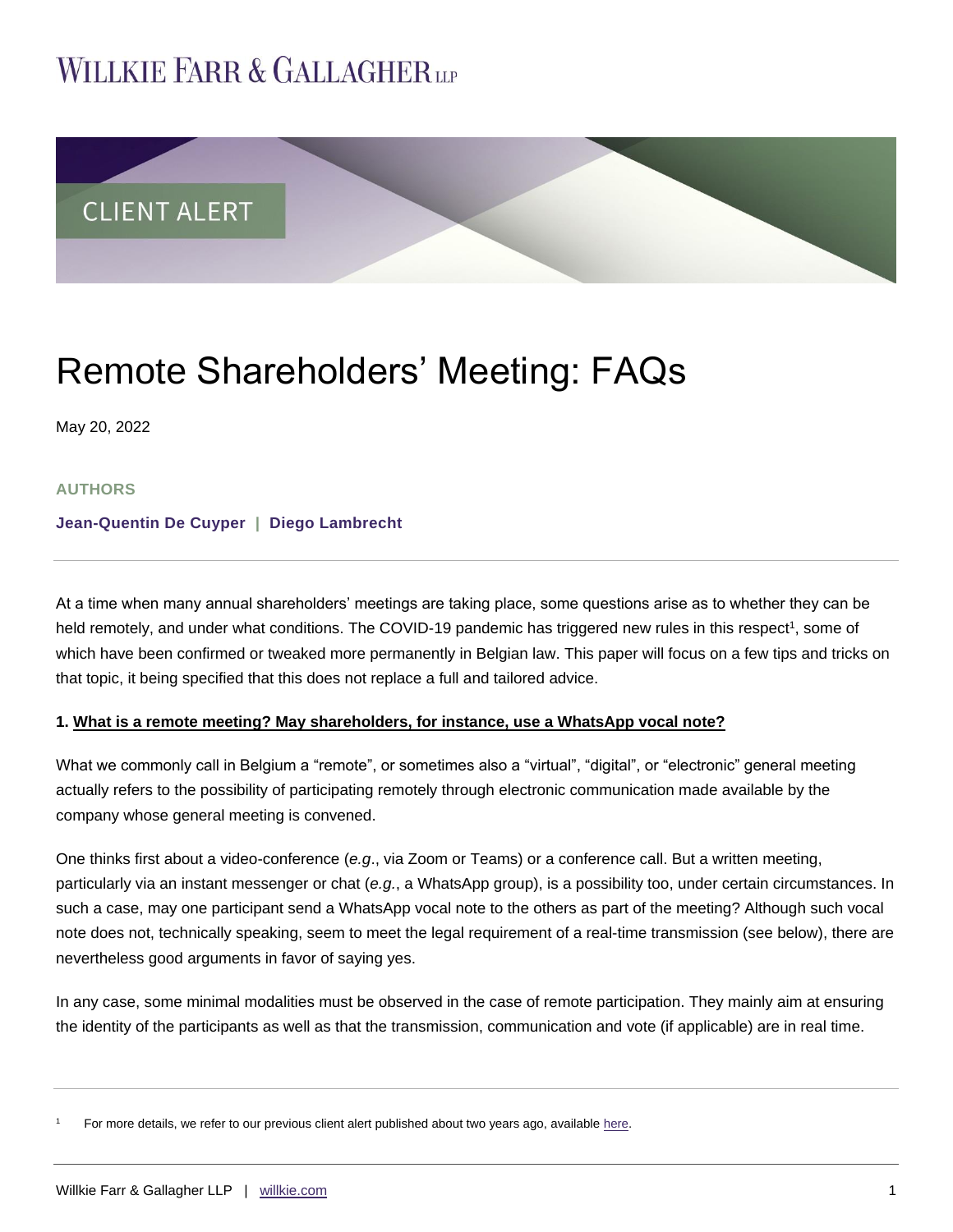What about a secret vote? This is now also possible remotely: modern tools and programs exist nowadays for this.

#### **2. Can all Belgian companies enable remote shareholders' meetings?**

Yes, provided that it is the management body (*i.e*., usually the board of directors) that convenes the meeting and, if the company is a Belgian "partnership" (*société de personnes / personenvennootschap*), that its articles of association do not explicitly prohibit such remote participation (See Section 4 below).

## **3. In the absence of any express authorization in the articles of association, may Belgian companies decide that a shareholders' meeting can be held remotely?**

It should first be clarified that if the company's articles of association provide that the shareholders' meeting can be held remotely, then it can be, of course.

But even if the articles of association are silent on this matter, the management body, usually the board of directors, may nevertheless suggest remote general meetings. In Belgian "partnerships", such power is moreover not limited to the management body only but also extends to any other person or body entitled to convene the general meeting.

#### **4. May the articles of association explicitly restrict or prohibit remote meetings?**

The recommended way, in the case of such statutory restriction or prohibition, is to amend the articles of association in order to delete that restriction or prohibition and make remote meetings (explicitly) possible.

However, even if the articles are not amended accordingly, it can be argued, although this is debated in legal doctrine, that in most companies and associations, the management body may nevertheless decide to allow remote meetings despite the statutory restriction or prohibition. The justification behind such position basically lies in the fact that the Belgian legal provisions enabling remote general meetings should be considered as mandatory (or even as public policy, under certain circumstances), and that therefore they may not be deviated from in the articles of association.

The above does not apply to Belgian "partnerships" (*sociétés de personnes / personenvennootschappen*) because there is no explicit (mandatory) legal rule allowing remote meetings in such companies. Remote meetings are nevertheless permitted in such companies, but on another basis – particularly on common sense – and to the extent not expressly prohibited in the articles of association.

## **5. May the articles of association reinforce the procedure of remote meetings in favor of the participants? For instance, can the management body be** *required* **to allow remote participation?**

Imagine that the articles of association provide that the management body is not merely *authorized* (as is currently the case in the Belgian Code of Companies and Associations for most company types) but instead *obliged* to always enable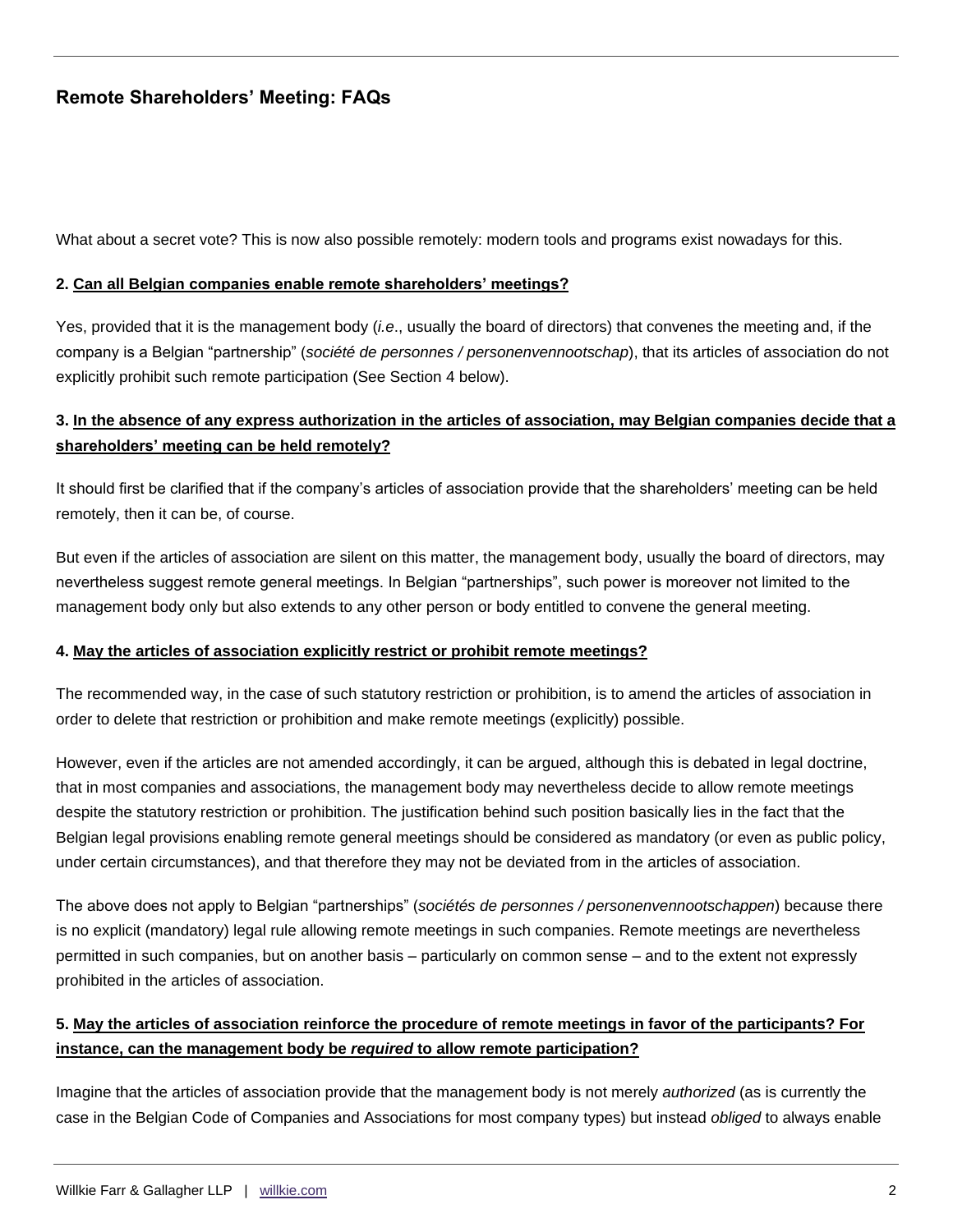remote participation. Or imagine that the articles of association provide that remote meetings may be authorized, not only by the *management body* (as is currently the case in the Belgian Code of Companies and Associations for most company types), but also by *any other person or body* entitled to convene the general meeting.

These two examples of statutory reinforcements of the procedure of remote general meetings go further than the minimal legal framework, but support such meetings and are therefore admitted (and even recommended).

#### **6. Who can decide that a shareholders' meeting may be held remotely?**

In Belgian companies and associations other than "partnerships", only the management body, *i.e*., generally the board of directors, has the right to decide to enable participants to attend the general meeting remotely.

However, the articles of association could extend such right to other persons or bodies too. This may be useful because it is not always the management body that convenes the general meeting: it can also be, under certain circumstances, the company's auditor or liquidator, or any person to whom the articles of association – or the internal regulations (*règlement d'ordre intérieur / intern reglement*) – grant the right to convene the general meeting.

If the articles of association do not extend the right to allow remote meetings to these other persons or bodies, the latter may nevertheless have such right, but only in the case of serious and exceptional situations jeopardizing public health and preventing the participants from being physically present (except if expressly prohibited by the articles of association).

The above restrictions do not apply to Belgian "partnerships", where remote general meetings can be permitted by anyone entitled to convene the meeting except if otherwise provided in the articles of association or in the internal regulations.

#### **7. Who is authorized to participate remotely?**

In Belgian companies and associations other than "partnerships", if remote participation is authorized by the management body, the persons who will be authorized to participate remotely are, according to the Belgian Code of Companies and Associations: the shareholders, convertible bond holders, warrant holders, and/or certificate holders.

This list looks incomplete, and it could be argued that the following persons, to the extent they are not part of the *bureau* (see Section 8 below), should also be considered as included on that list: the directors, the auditor, the holders of profit stocks (*parts bénéficiaires / winstbewijzen*), or any other person authorized (by the articles of association, for instance) to participate in the general meeting.

#### **8. Who is** *not* **authorized to participate remotely?**

The participants always have the right – but not the obligation – to participate physically, even when they are given the opportunity to participate remotely.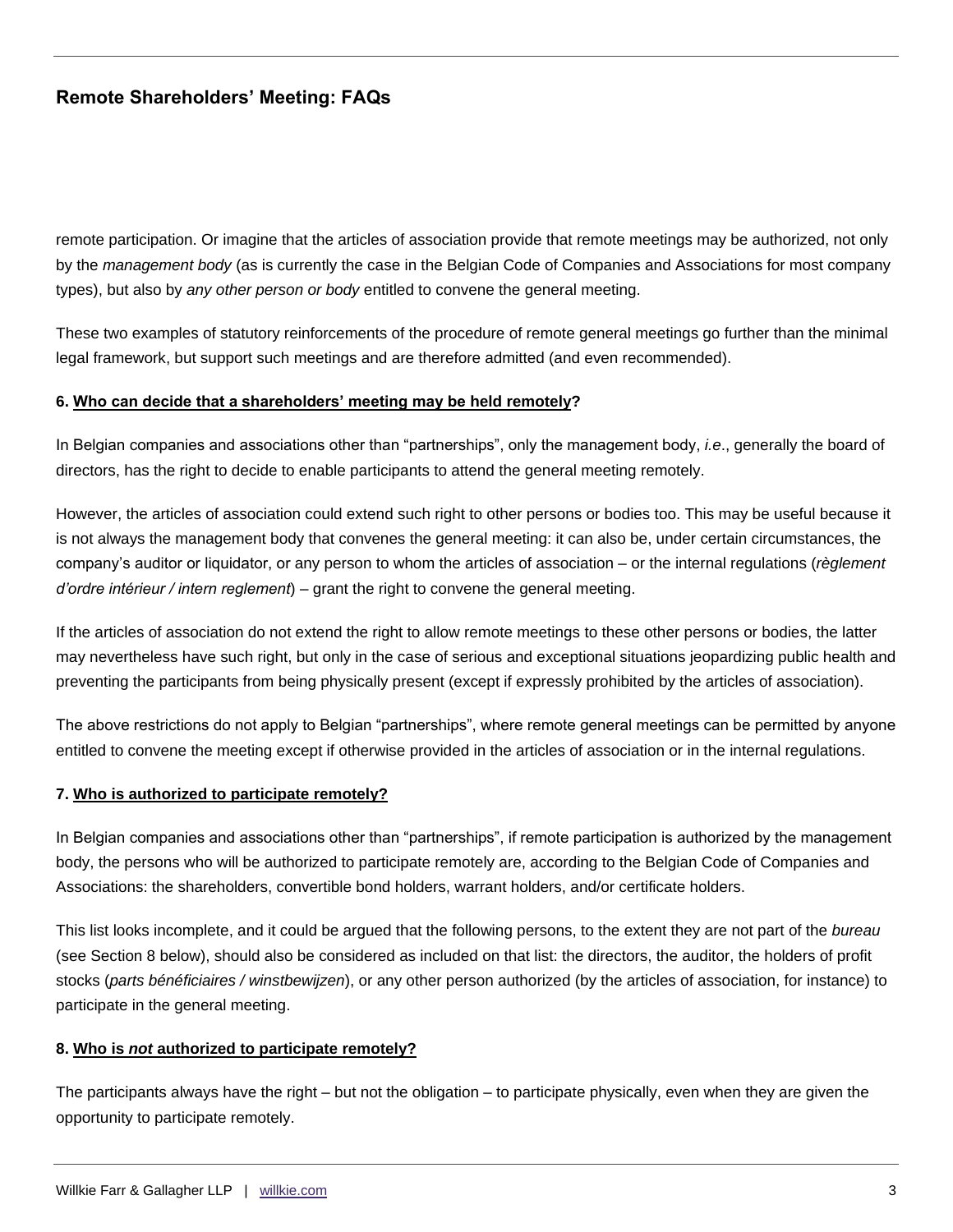Some persons, however, have the *obligation* to participate physically and may thus never participate remotely. That is particularly the case for the members of the *bureau* (in Belgian companies and associations other than "partnerships"), including at least the chairman, and for contributors during notarial general meetings. If there is no *bureau* in place (in Belgian companies and associations other than "partnerships"), a remote meeting might be jeopardized.

## **9. May "internal regulations" (instead of the articles of association) authorize or organize remote general meetings?**

The answer here is generally negative, except in Belgian "partnerships".

### **10. What are the sanctions?**

If any of the above rules are not complied with, sanctions may apply unless all the shareholders and other potential participants unanimously waive the observance/application of the rule in question.

The main possible sanctions are, depending on the concrete circumstances: the nullity of (some of) the decisions taken during the general meeting (provided that the non-compliance may have influenced the deliberation or vote, or was committed with fraudulent intent), and/or the directors' liability to the extent damages have been incurred. If it is not the management body (*i.e*., the directors) who convene the meeting, but rather the auditor or the liquidator, then these latter persons might also be subject to liability.